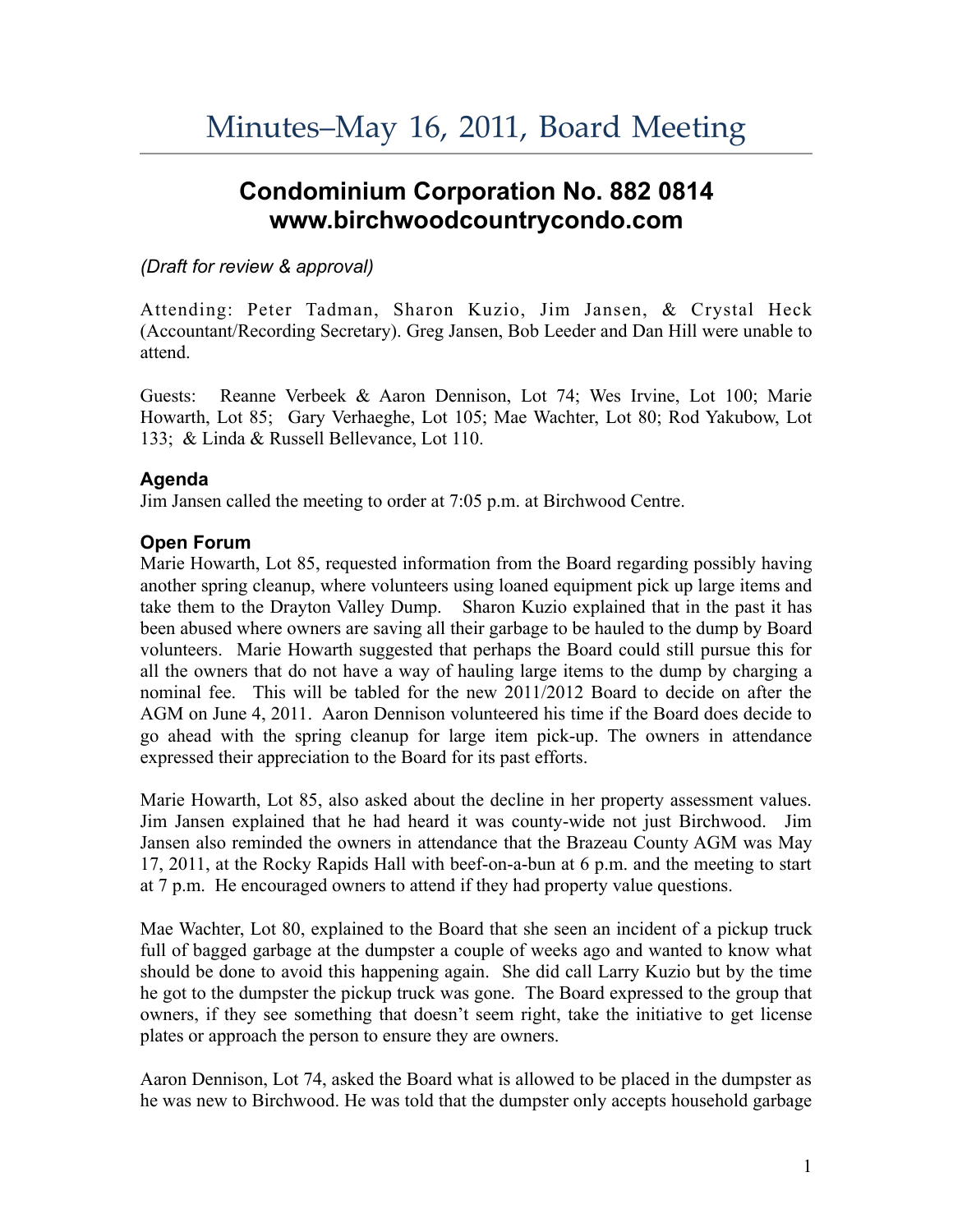and Brazeau County has made it clear that if there is continuing misuse the dumpster will be removed. The meeting was told that it is imperative that owners only place household garbage in the dumpster. Any other garbage needs to be taken to Lindale or Drayton Valley landfills.

Reanne Verbeek, Lot 74, asked if there were any additional gate remotes available. Sharon Kuzio has 5 or 6 remotes and those wanting them just need to stop in at her home and she will supply them one for a \$30 deposit.

Gary Verhaeghe, Lot 105, said he had concerns that the dust control has not been completed to date and asked when owners could expect it would be done. He was advised that the latest information from Brazeau County was simply that the school routes are their first priority. He was also advised that Larry Kuzio will price out the possibility of other contractors providing this service. Larry Kuzio also was checking out prices on possibly using recycled pavement instead of gravel / dust control. He will get back to the board with costs and the Board may just do a small portion of the road to check on how durable it is in comparison.

Gary Verhaeghe also inquired about the golf course and wondered if the Board had any new updates. Jim Jansen explained that the golf course is currently in a lawsuit with its mortgagers and that Wilf Richard is not interested in someone taking over the property as a manager and running it this golf season.

Gary Verhaeghe also asked about the AGM packages and Sharon Kuzio explained they were mailed last week and some of the owners had already received their packages.

Wes Irvine, Lot 100, asked about a pile of fire hazardous debris placed near the dumpster. Larry Kuzio was using it to put dead items/fallen trees from common property with intentions of hauling it away. It was initially a small pile but apparently is being used by other owners to discard their dead items there as well. Larry Kuzio will hire Bob Graham to come and take it away because it is more than what his pickup can handle.

Wes Irvine also expressed his concern again with wanting to see a larger grader next winter make a winged pass a couple times just to keep the roadways open especially if we have the same amount of snow next year.

Russell Bellevance, Lot 110, complimented the Board on the new Birchwood Centre. The Board asked him if he had any suggestions regarding the acoustics in the building and he said he would check into some suppliers he had used in the past and try to get some information on what they can do to correct this.

Jim Jansen took this time to tell the owners that everyone is invited to shuffleboard/dart Friday nights at the centre with fire/socializing at Nielsen Park on Friday's once the fire ban has been lifted.

Questions were raised regarding liquor consumption at Birchwood Centre and Jim Jansen explained that liquor cannot be sold but can be brought in by owners.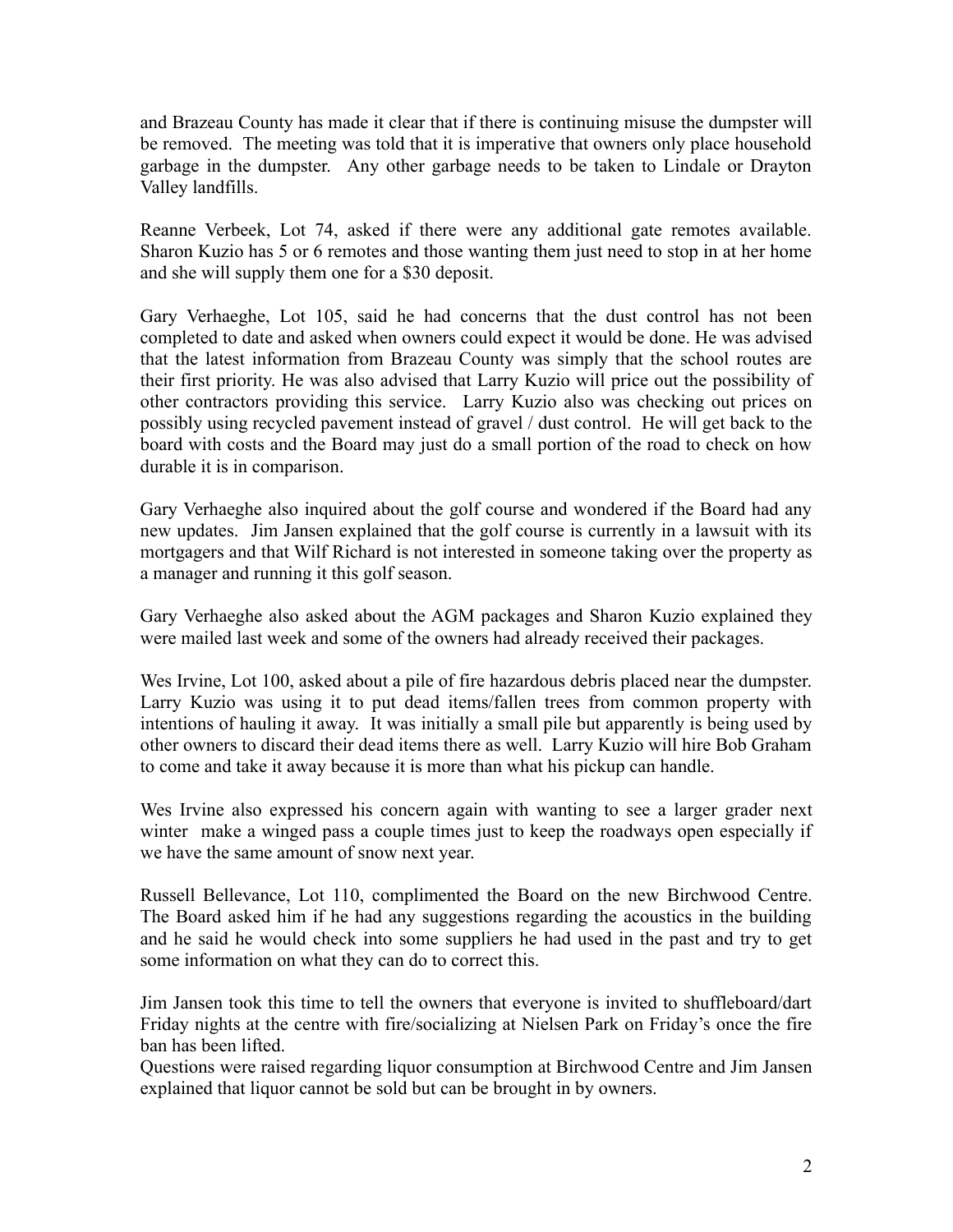Jim Jansen reminded those in attendance that all owners need to be diligent in keeping their boulevards mowed because the grass contractor will be busier this season with extra duties such as keeping the Birchwood entrance area mowed due to the golf course being closed.

Sharon Kuzio told the owners in attendance that Birchwood Centre now has a phone / fax line.

There was a reminder that sewage pump-outs will cost of \$42 (including GST) per tank and emergency pump-outs are being increased to \$125 per tank as well, effective May 24, 2011.

The open forum was completed at 7:50 p.m.

#### **Board Portion of Meeting**

Because there was no quorum the three attending Board members decided to conduct an informal/informational meeting as this was the last scheduled meeting before the AGM. Jim Jansen called the Board portion of the meeting to order at 7:55 p.m. Sharon Kuzio moved that the April 25, 2011, minutes be accepted as corrected, seconded by Peter Tadman, carried unanimously. Corrections to the minutes were to the effective date of the sewer policy change from May 20, 2011 to May 24, 2011.

#### **Water Report**

Rod Yakubow handed in his water report for filing. He reported that usage for April 2011 was normal. Some repairs were completed to Cedar Glen and Willow Ridge. Discussions on a backup for Rod took place and Jim Jansen said he would approach Len Woollven to see if he would be interested in renewing his certification to cover as backup.

#### **Site services**

Larry Kuzio submitted his written report which detailed duties provided for the month of April 2011. Larry Kuzio explained that the bridge railings have been repaired but are no longer removable and thus will not accommodate trucks/trailers/any other vehicles that are wider than eight feet to cross. Anything wider than eight feet will have to be transported over the road at the back of the property.

## **Financial Report**

There were no April financials available because the April 2011 bank statement had not been received as yet.

## **Unfinished Business**